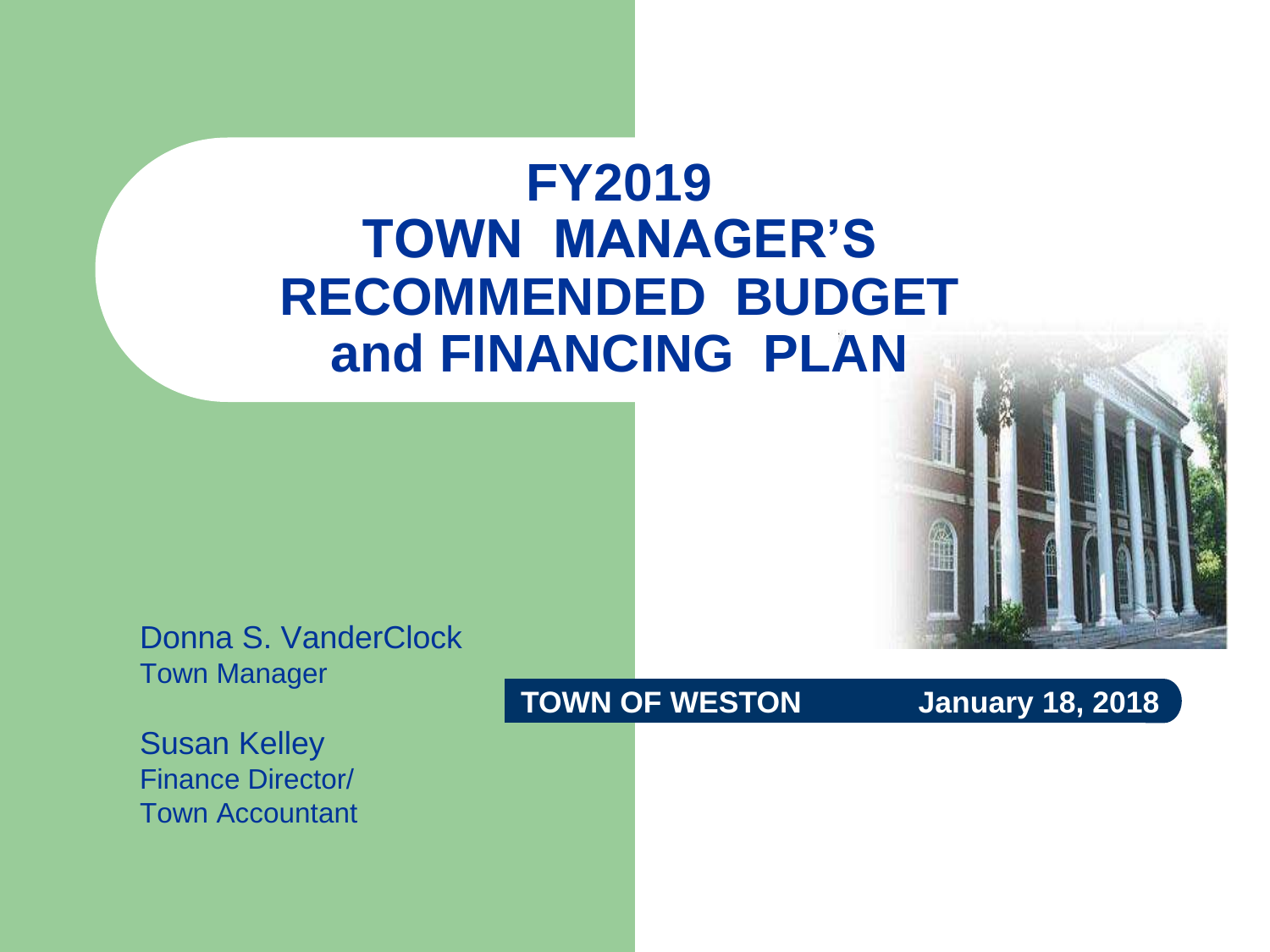## FY19 Budgetary Goals

- Deliver current levels of service efficiently and cost effectively
- Address increased demand for service in some departments with additional staffing and roadway maintenance
- Minimize increases in debt, where possible, by funding smaller capital items with cash
- Plan for the Town's future financial stability by adding to reserves **<sup>2</sup>**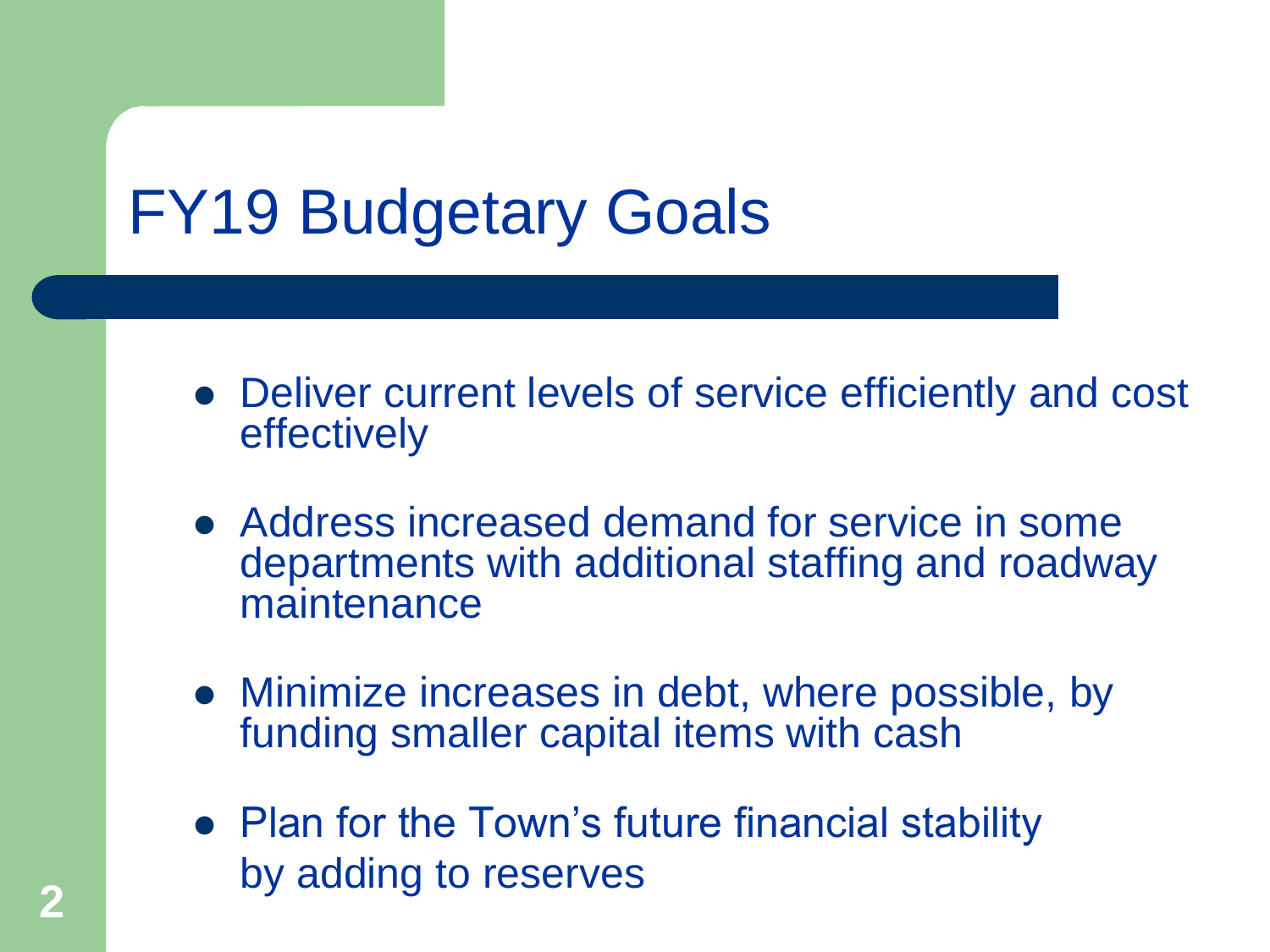### FY19 Operating Budget Overview

FY18 Approved Budget \$78,211,651

FY19 Proposed Budget \$81,498,671

Increase 4.2%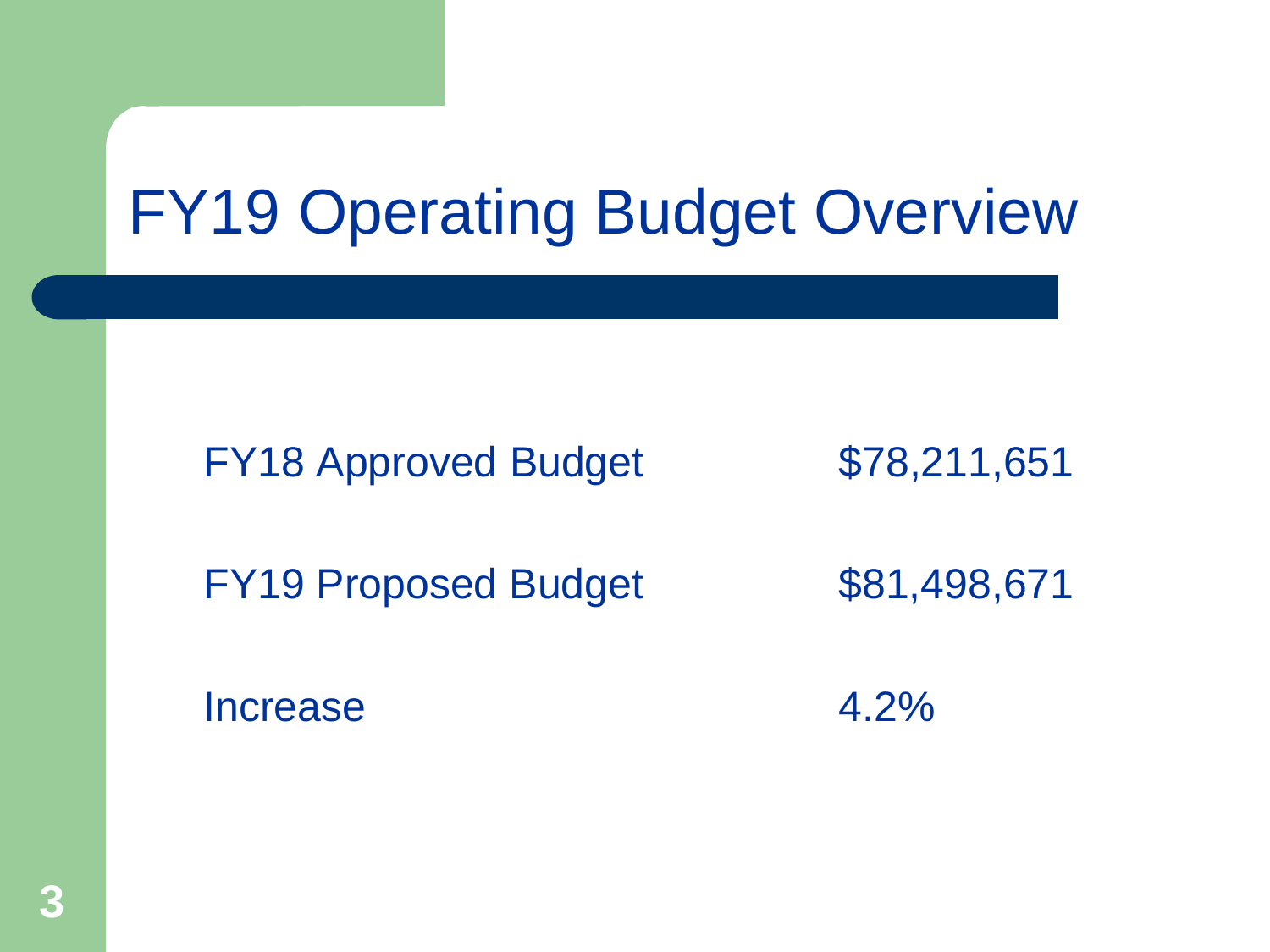### FY19 Revenue Projection

| TABLE I: FY2019 REVENUE PROJECTION SUMMARY |                  |               |               |                |  |  |  |
|--------------------------------------------|------------------|---------------|---------------|----------------|--|--|--|
|                                            |                  |               | <b>DOLLAR</b> | <b>PERCENT</b> |  |  |  |
|                                            | <b>FY2018</b>    | <b>FY2019</b> | <b>CHANGE</b> | <b>CHANGE</b>  |  |  |  |
|                                            | <b>Estimated</b> | Projected     | FY18-19       | FY18-19        |  |  |  |
|                                            |                  |               |               |                |  |  |  |
| <b>PROPERTY TAX LEVY</b>                   | \$66,656,426     | \$69,510,438  | \$2,854,011   | 4.3%           |  |  |  |
|                                            |                  |               |               |                |  |  |  |
| <b>STATE AID - CHERRY SHEET</b>            | \$3,995,401      | \$3,995,401   | \$0           | 0.0%           |  |  |  |
| <b>LOCAL RECEIPTS</b>                      | \$5,066,714      | \$5,415,657   | \$348,943     | $6.9\%$        |  |  |  |
|                                            |                  |               |               |                |  |  |  |
| <b>PRIOR YEAR BALANCES/OTHER</b>           | \$3,213,500      | \$3,333,141   | \$119,641     | 3.7%           |  |  |  |
|                                            |                  |               |               |                |  |  |  |
| <b>TOTAL PROJECTED REVENUES</b>            | \$78,932,041     | \$82,254,637  | \$3,322,596   | 4.2%           |  |  |  |
| <b>REDUCTIONS IN REVENUES</b>              | (1,266,122)      | (1,309,884)   | (\$43,762)    | 3.5%           |  |  |  |
|                                            |                  |               |               |                |  |  |  |
| <b>OTHER REVENUES</b>                      | 545,732          | 553,918       | 8,186         | 1.5%           |  |  |  |
|                                            |                  |               |               |                |  |  |  |
| <b>AVAILABLE FOR APPROPRIATION</b>         | \$78,211,651     | \$81,498,671  | \$3,287,020   | 4.2%           |  |  |  |
|                                            |                  |               |               |                |  |  |  |
| <b>AVAILABLE FOR EXCLUDED DEBT SERVICE</b> | \$810,988        | \$799,775     | (\$11,213)    | $-1.4%$        |  |  |  |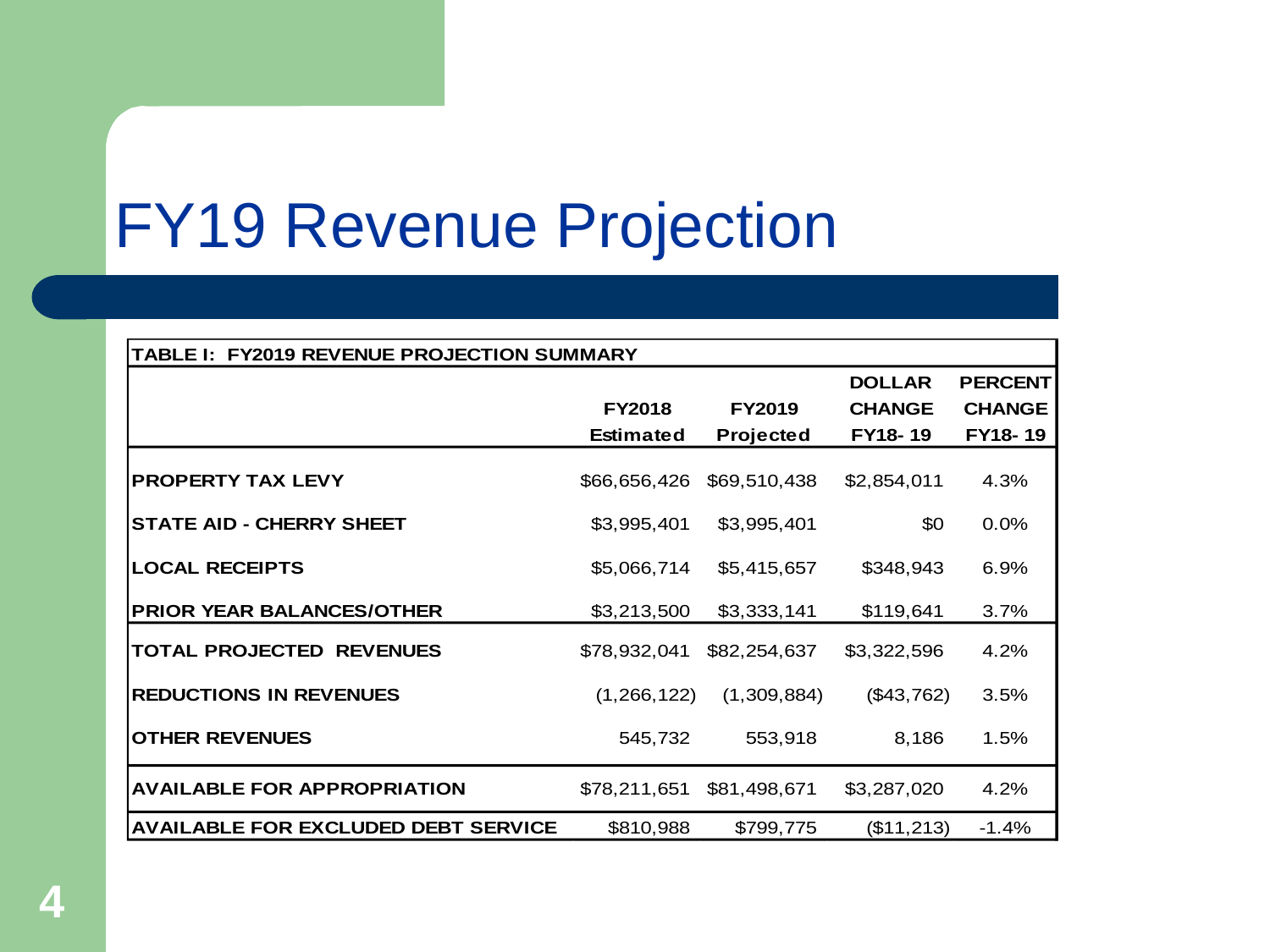#### FY19 Sources of Revenue

**FY2019 Funding Source by Revenue Type**

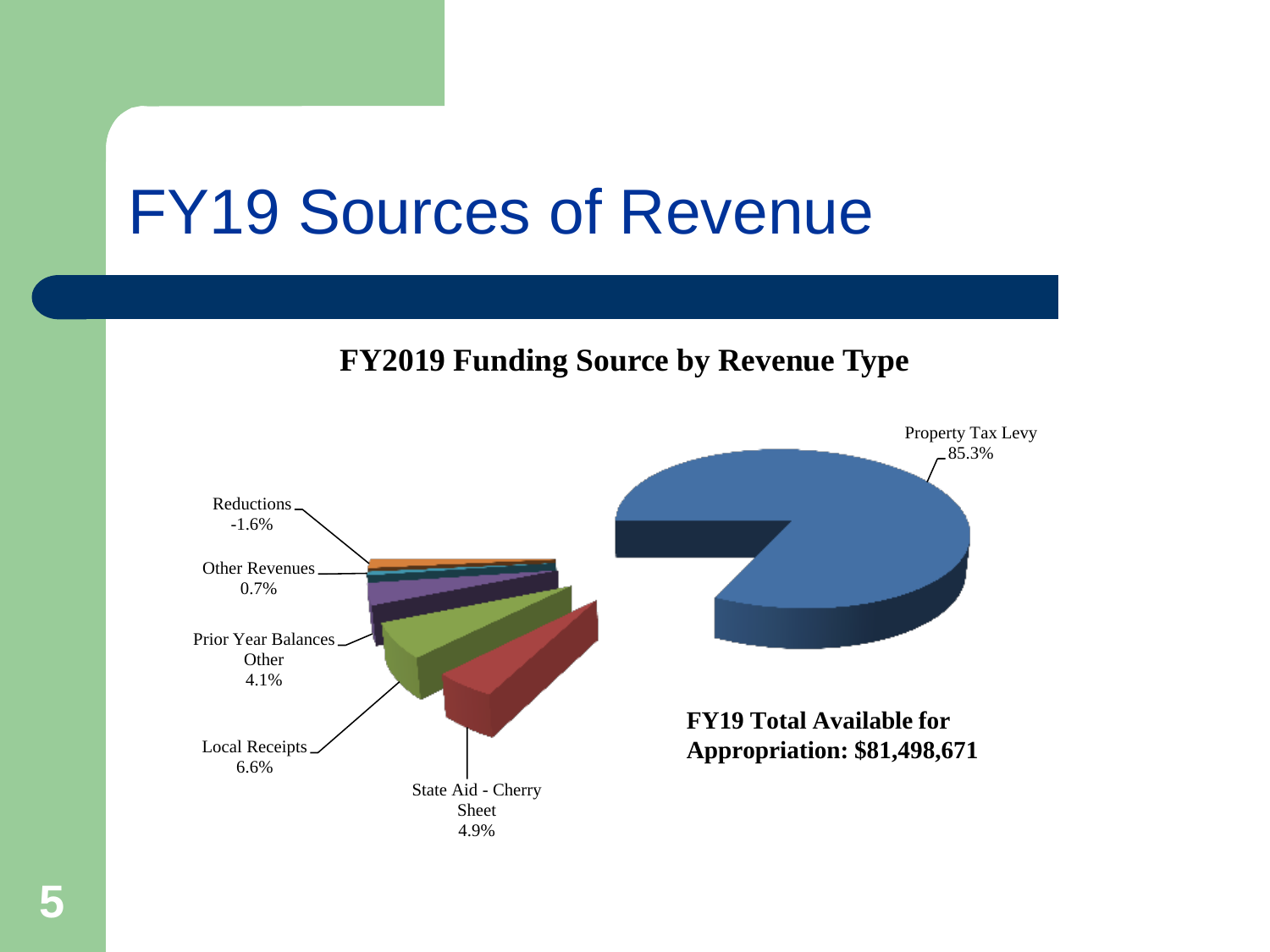### FY19 Budget Summary:

|                                                  | <b>Recommended</b> |               |             |          |  |  |
|--------------------------------------------------|--------------------|---------------|-------------|----------|--|--|
|                                                  | <b>FY18</b>        | <b>FY19</b>   |             |          |  |  |
|                                                  | <b>Budget</b>      | <b>Budget</b> | \$ Change   | % Change |  |  |
| Schools                                          | \$39,079,529       | \$40,281,281  | \$1,201,752 | 3.1%     |  |  |
| Unclassified & Fixed Costs                       | 17,373,770         | 18,294,164    | 920,394     | 5.3%     |  |  |
| <b>General Government</b>                        | 18,196,485         | 18,489,108    | 292,623     | 1.6%     |  |  |
| <b>Town-Wide Facilities</b>                      | 1,715,387          | 2,052,484     | 337,097     | 19.7%    |  |  |
| Separate Articles                                | 1,846,480          | 2,381,634     | 535,154     | 29.0%    |  |  |
| <b>Total Budget</b>                              | \$78,211,651       | \$81,498,671  | \$3,287,020 | 4.2%     |  |  |
| <b>Projected Revenue</b>                         | \$78,211,651       | \$81,498,671  | \$3,287,020 | 4.2%     |  |  |
| (Shortfall) Surplus                              | \$0                | \$0           | \$0         |          |  |  |
| Gross Debt Service Exempt from Proposition 2 1/2 | \$8,905,759        | \$8,920,548   | \$14,789    | 0.2%     |  |  |
| <b>Grand Total Budget</b>                        | \$87,117,410       | \$90,419,219  | \$3,301,809 | 3.8%     |  |  |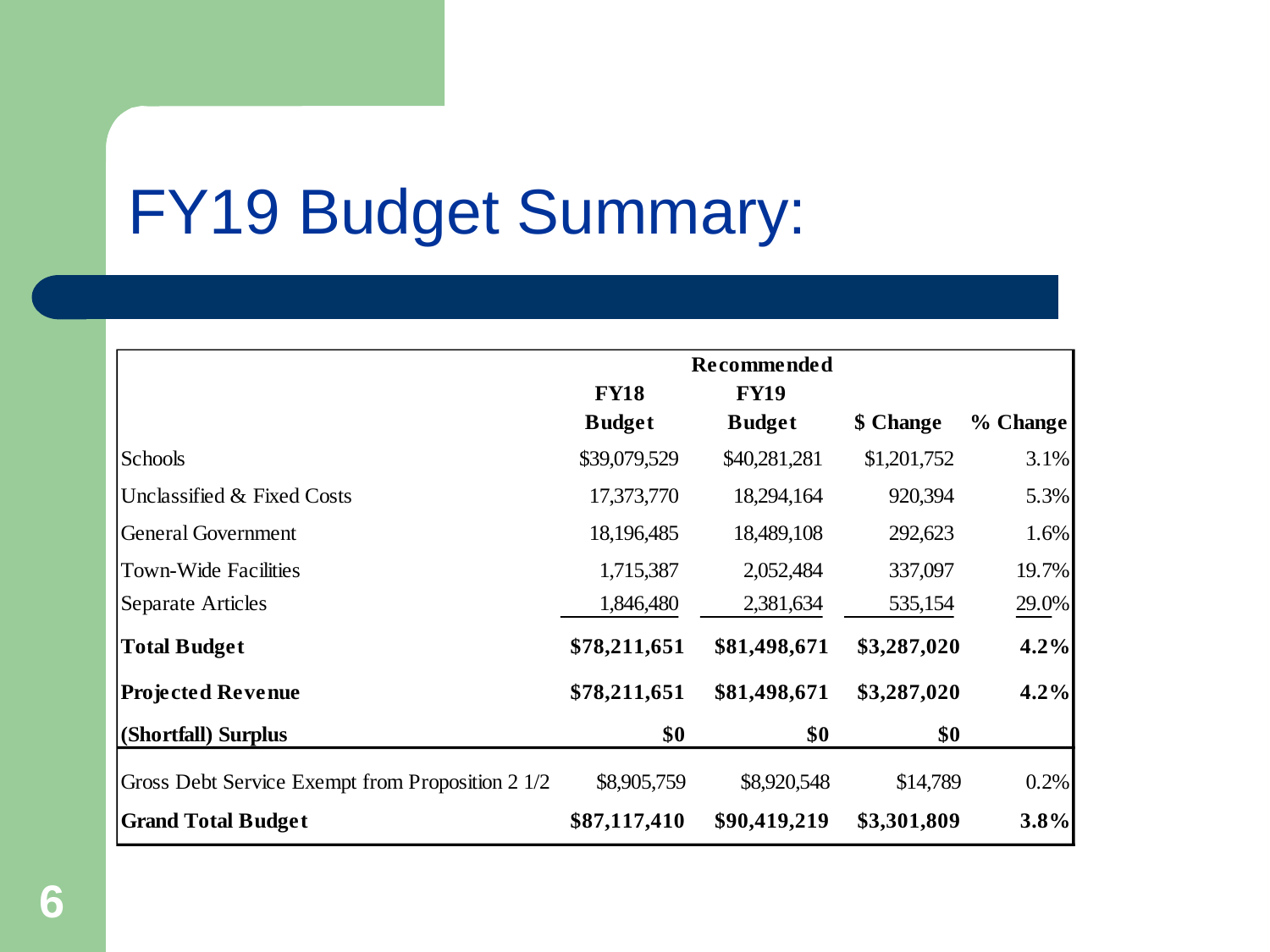### FY19 Budget Summary by Category:

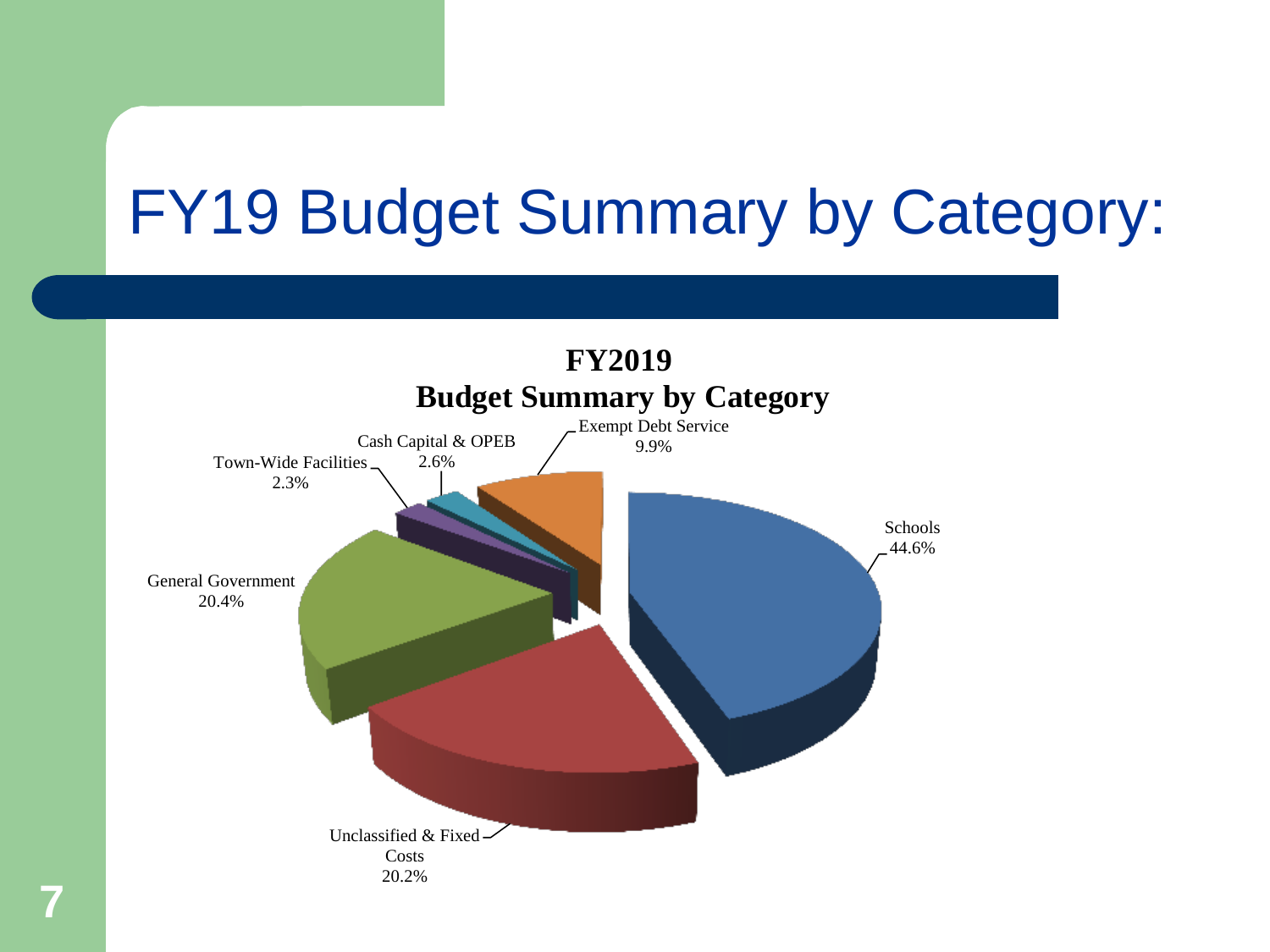#### FY19 Components of Increase:

|                                         | <b>FY19</b> |
|-----------------------------------------|-------------|
| Appropriation                           | Change      |
| Schools (Superintendent's Budget)       |             |
| <b>Salaries</b>                         | \$630,055   |
| Program Improvements                    | 399,464     |
| <b>Special Education</b>                | 277,927     |
| Offsets                                 | 153,775     |
| <b>Other Changes</b>                    | (101, 360)  |
| Enrollment                              | (158,109)   |
| <b>Total School Budget Increase</b>     | 1,201,752   |
| Group Health Insurance & Medicare       | 448,433     |
| Municipal Increases Above Level Service | 398,779     |
| Post Employment Benefits Reserve        | 370,154     |
| Middlesex Retirement System             | 322,149     |
| Salaries (Municipal)                    | 385,223     |
| Cash Capital                            | 260,000     |
| Fire Equipment & Apparatus              | (110,000)   |
| Support for Weston Media Center         | (110,000)   |
| All Other Changes - Net                 | 120,530     |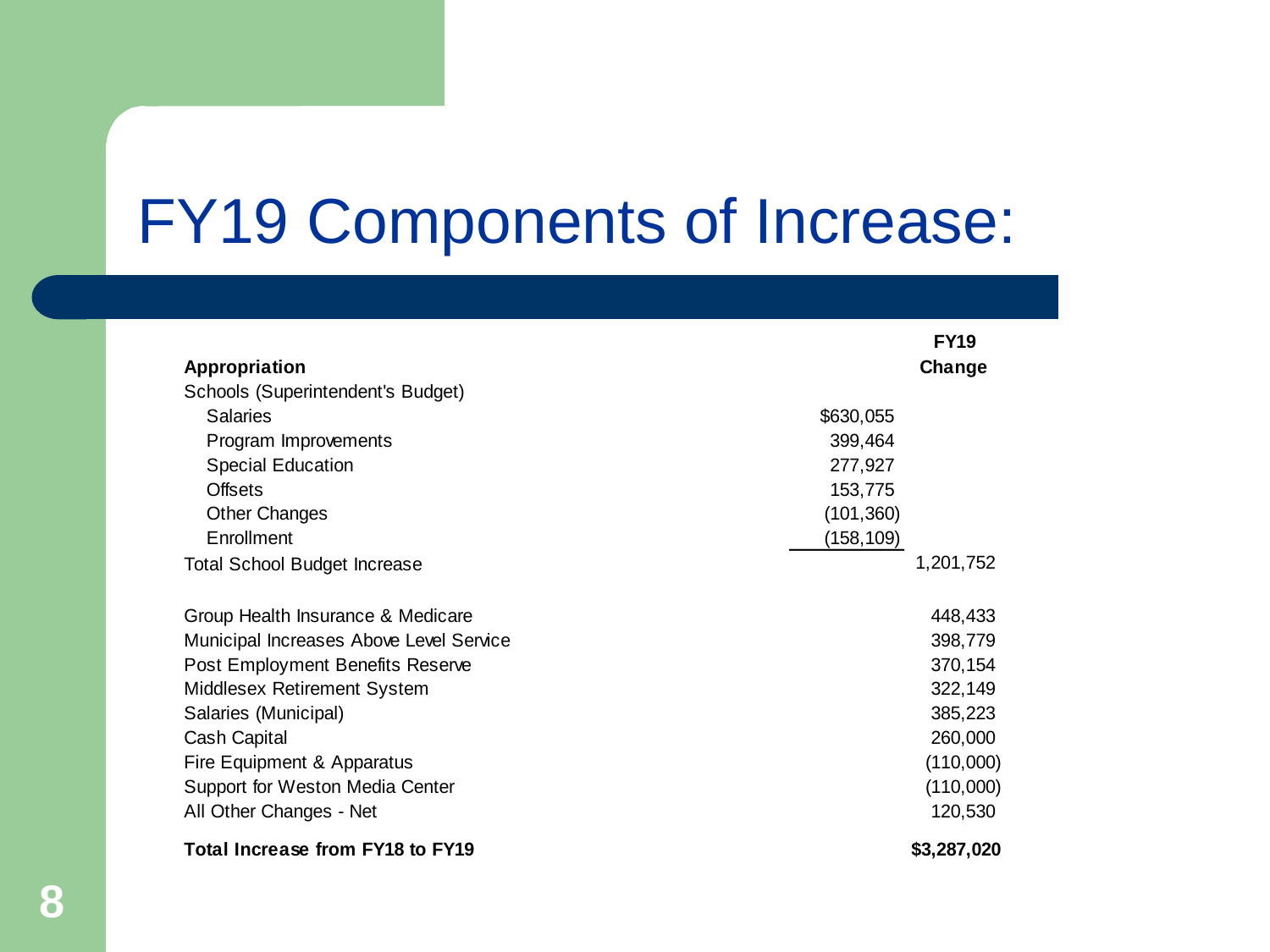#### FY19 New Budget Requests – Recommended

| <b>Town of Weston</b>                      |
|--------------------------------------------|
| <b>FY19 Town Manager's Proposed Budget</b> |

#### **(in priority order) New Budget Requests - Recommended**

| <b>Ranking</b> | Departmental Budget Items                                              |    | Amount  | <b>Cumulative</b><br>Amount |         |
|----------------|------------------------------------------------------------------------|----|---------|-----------------------------|---------|
| 1              | DPW-Construction of Public Ways/Roadway Maintenance                    | \$ | 100,000 | -SS                         | 100,000 |
| $\overline{2}$ | Facilities-Project Manager (with benefits)                             |    | 137,815 |                             | 237,815 |
| 3              | Fire-Two Additional Firefighters (with benefits)                       |    | 134,342 |                             | 372,157 |
| 4              | COA - Additional Hours for PT Van Drivers                              |    | 16,622  |                             | 388,779 |
| 5              | Land Use - Part-Time Land Maintenance Worker                           |    | 5,000   |                             | 393,779 |
| 6              | Police- Domestic Violence Services Network Membership                  |    | 5,000   |                             | 398,779 |
|                | Total New General Fund Budget Requests \$                              |    | 398,779 |                             |         |
| $\overline{7}$ | BSA - Add Hours for Housing Certification Specialist (Enterprise Fund) |    | 4,200   |                             | 4,200   |
|                | Total New Enterprise Fund Budget Requests \$                           |    | 4,200   |                             |         |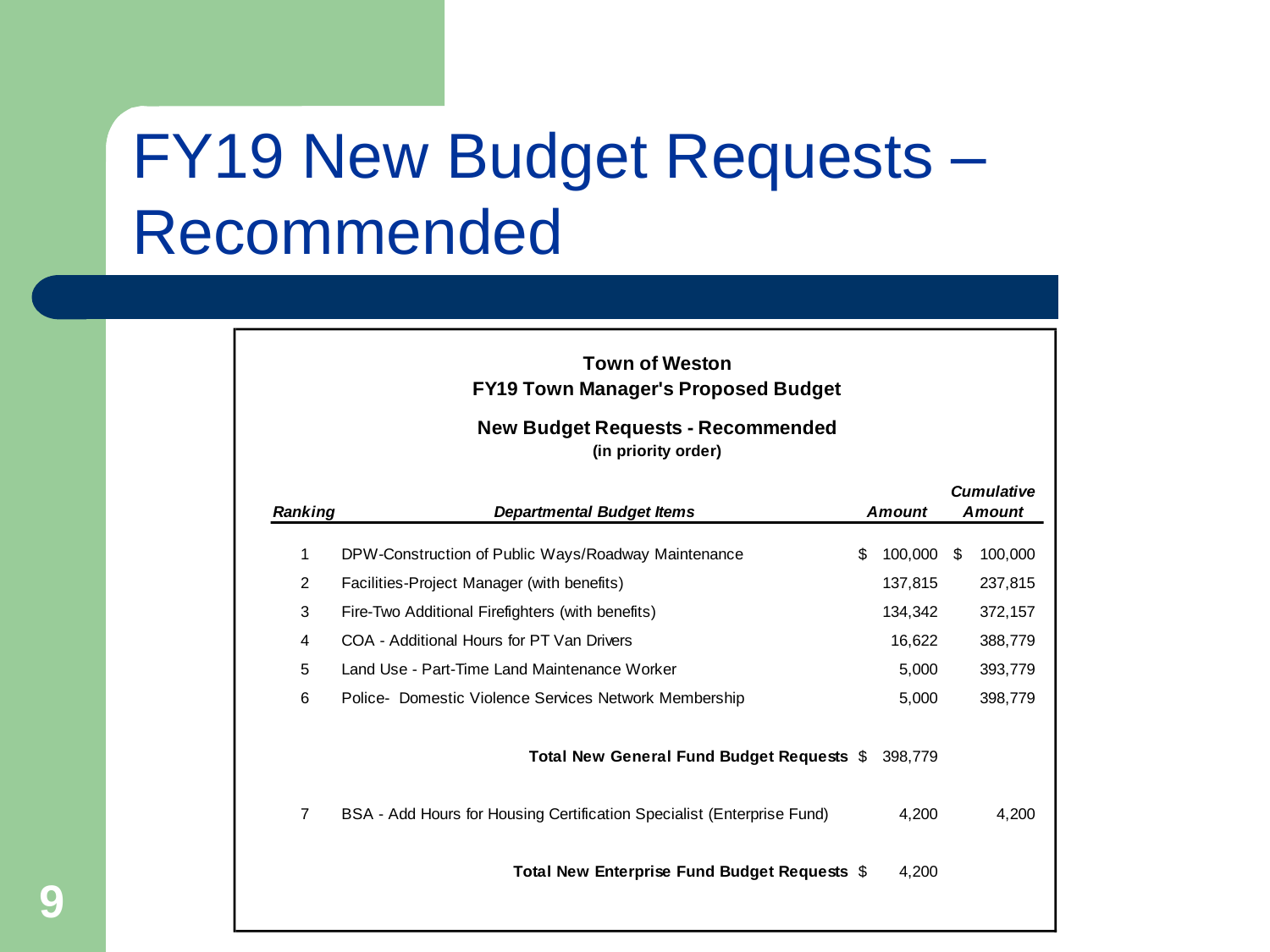# FY19 New Budget Requests – Not Recommended

| <b>Town of Weston</b><br><b>FY19 Town Manager's Proposed Budget</b> |               |
|---------------------------------------------------------------------|---------------|
| <b>New Budget Requests - Not Recommended</b>                        |               |
| <b>Budget Item</b>                                                  | <b>Amount</b> |
| Police- Add Hours for Animal Control Officer                        | \$30,000      |
|                                                                     |               |
|                                                                     |               |
| <b>Total</b>                                                        | \$30,000      |

**10**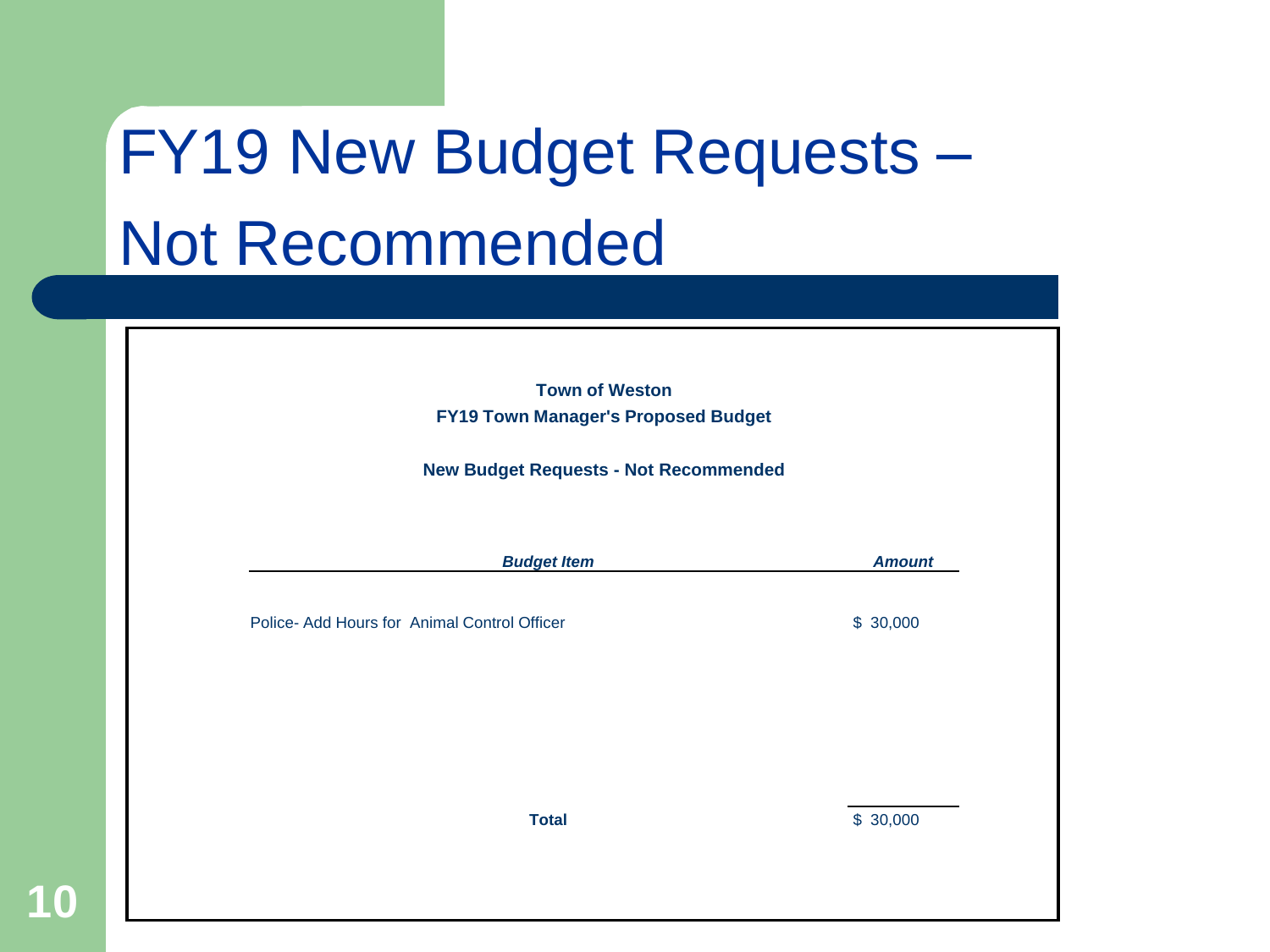### **Other Budget Highlights:**

- Salaries
- Benefits
	- Group health insurance
	- Middlesex Retirement System
	- OPEB
- Energy Savings solar panels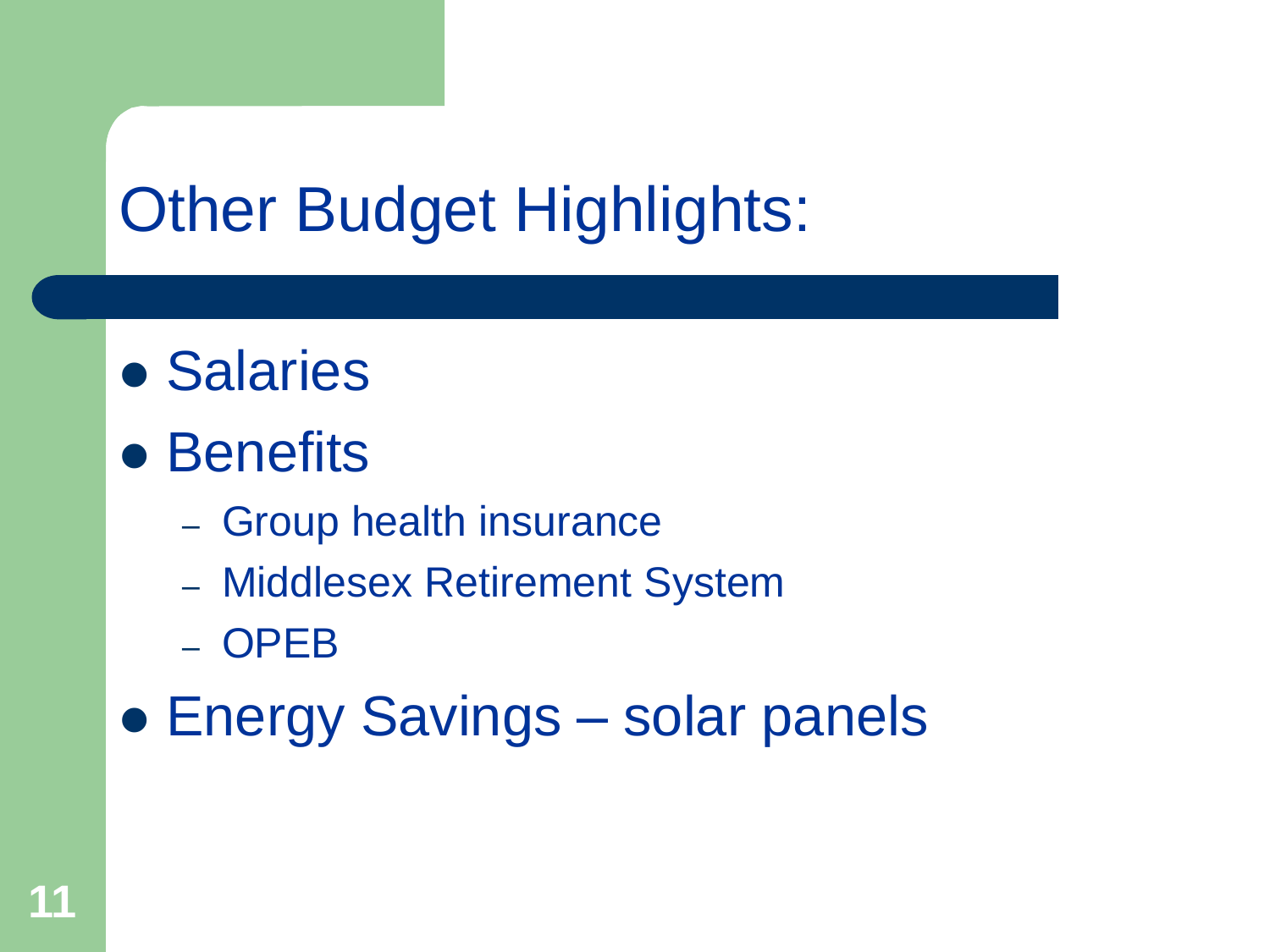#### Recommended Capital Requests – Debt Funded by Borrowing

|          |                                                                       | <b>AMOUNT</b>   | <b>DEBT</b><br>SERV. | <b>EST. BAN</b>            | EST.<br><b>BOND</b> |               |               |
|----------|-----------------------------------------------------------------------|-----------------|----------------------|----------------------------|---------------------|---------------|---------------|
|          | <b>PROJECT</b>                                                        | <b>FINANCED</b> | <b>YEARS</b>         | <b>INT. RATE INT. RATE</b> |                     | <b>FY2019</b> | <b>FY2020</b> |
| $17-1$   | Drainage Improvements                                                 | 450,000         | 30                   | 2.00%                      | 4.25%               |               | 9,000         |
| $17 - 2$ | Town Center Improvement Project Construction - Master Plan            | 5,607,000       | 15                   | 2.00%                      | 4.25%               | ٠             | 112,140       |
| $17-3$   | Town Center Improvement Project Construction - Bury Utilities         | 4,913,000       | 30                   | 2.00%                      | 4.25%               | ٠             | 98,260        |
| $17 - 4$ | Route 30 Roadway Reconstruction Transportation Improvement<br>Program | 937,700         | 15                   | 2.00%                      | 4.25%               |               | 18,754        |
| $17 - 5$ | <b>Case House Rehabilitation Construction</b>                         | 7,387,570       | 10                   | 2.00%                      | 4.25%               | ۰             | 147,751       |
| $17 - 6$ | Fire Engine (Pumper)                                                  | 750,000         | 5                    | 2.00%                      | 4.25%               | ٠             | 15,000        |
|          | <b>PROJ. NEW LEVY SUPPORTED DEBT SERV.</b>                            | 20,045,270      |                      |                            |                     | ٠             | 400,905       |

*The complete table, including impact of proposed projects on total general fund debt service, can be found in Tab 17, Table I.*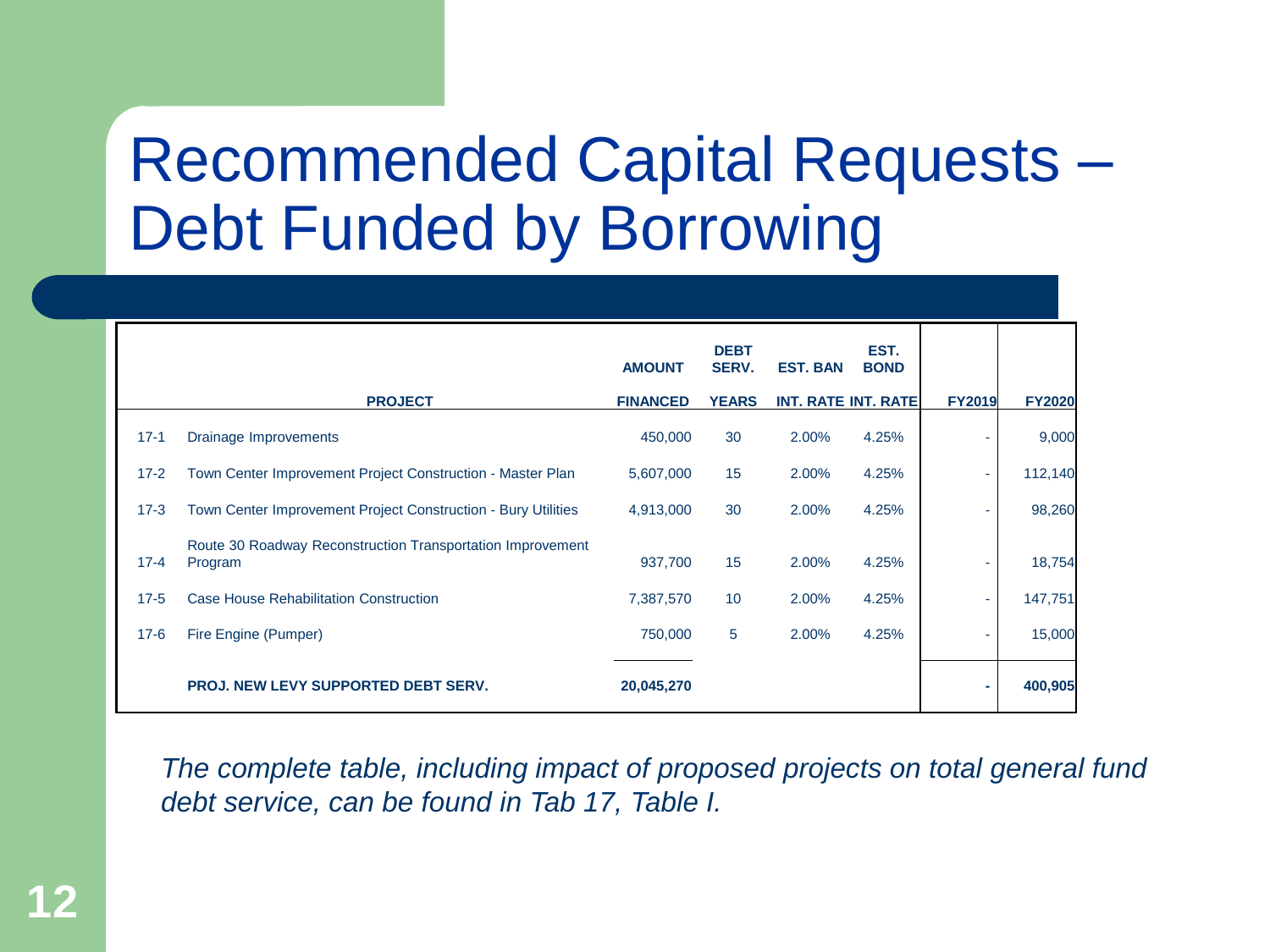### Projected Future Debt Service as % of Revenue:

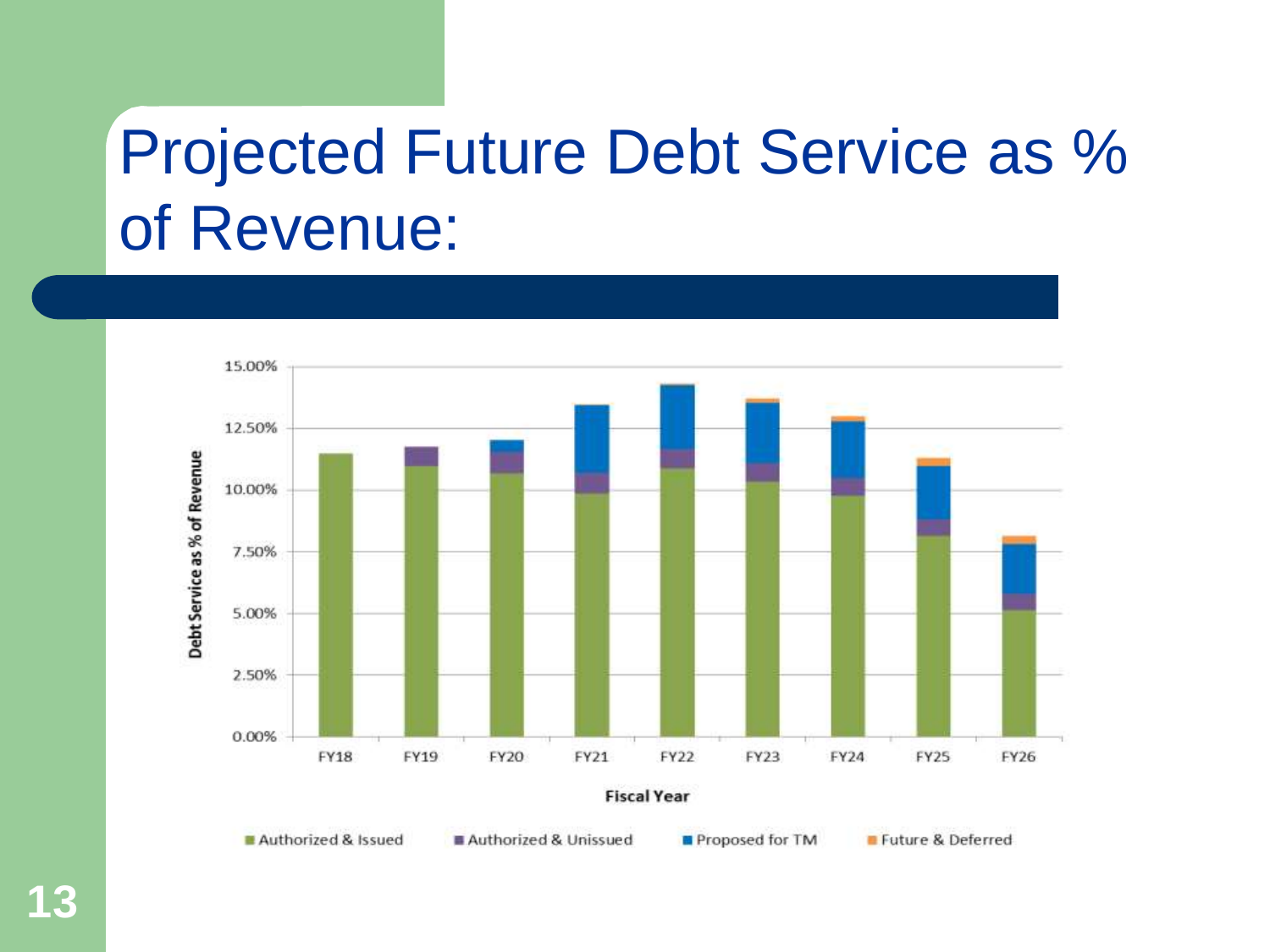#### General Fund

#### Recommended Capital Requests – Cash & Departmental Operations

|                        |                                                              | <b>FUNDING</b><br><b>SOURCE</b> | FY2019    | <b>Operating</b><br><b>Budget</b> | Retained<br><b>Earnings</b> |
|------------------------|--------------------------------------------------------------|---------------------------------|-----------|-----------------------------------|-----------------------------|
|                        | <b>DEPARTMENT OF PUBLIC WORKS</b>                            |                                 |           |                                   |                             |
| $18-1$                 | Roadway Improvements                                         | <b>Operating Budget</b>         | 850,000   | 850,000                           |                             |
| $18-2$                 | Departmental Equipment                                       | <b>Operating Budget</b>         | 255,000   | 255,000                           |                             |
| $18-3$                 | Sidewalk Reconstruction                                      | <b>Operating Budget</b>         | 165,000   | 165,000                           |                             |
| $18 - 4$               | <b>Guard Rail Improvements</b>                               | <b>Operating Budget</b>         | 50,000    | 50,000                            |                             |
| $18-5$                 | Route 20/Wellesley Street Transportation Improvement Program | Cash Capital                    | 260,000   | 260,000                           |                             |
|                        |                                                              |                                 | 1,580,000 | 1,580,000                         |                             |
|                        | <b>FACILITIES TOWN-WIDE</b>                                  |                                 |           |                                   |                             |
| $18-6$                 | Town-Wide Facilities Improvements                            | <b>Operating Budget</b>         | 566,781   | 566,781                           |                             |
| $18 - 7$               | Equipment                                                    | <b>Operating Budget</b>         | 46,000    | 46,000                            |                             |
| $18 - 8$               | Irrigation Improvements                                      | <b>Operating Budget</b>         | 85,000    | 85,000                            |                             |
|                        |                                                              |                                 | 697,781   | 697,781                           |                             |
|                        | <b>POLICE DEPARTMENT</b>                                     |                                 |           |                                   |                             |
| $18-9$                 | Vehicles, Equipment & Maintenance                            | <b>Operating Budget</b>         | 150,000   | 150,000                           |                             |
|                        |                                                              |                                 | 150,000   | 150,000                           |                             |
| <b>FIRE DEPARTMENT</b> |                                                              |                                 |           |                                   |                             |
| $18 - 10$              | <b>Equipment Replacement</b>                                 | <b>Operating Budget</b>         | 20,000    | 20,000                            |                             |
|                        |                                                              |                                 | 20,000    | 20,000                            |                             |
|                        | <b>SCHOOL DEPARTMENT</b>                                     |                                 |           |                                   |                             |
| $18 - 11$              | School - Bus Replacement (3)                                 | <b>Operating Budget</b>         | 225,182   | 225,182                           |                             |
|                        |                                                              |                                 | 225,182   | 225,182                           |                             |
|                        | <b>TOTAL GENERAL FUND</b>                                    |                                 | 2,672,963 | 2,672,963                         |                             |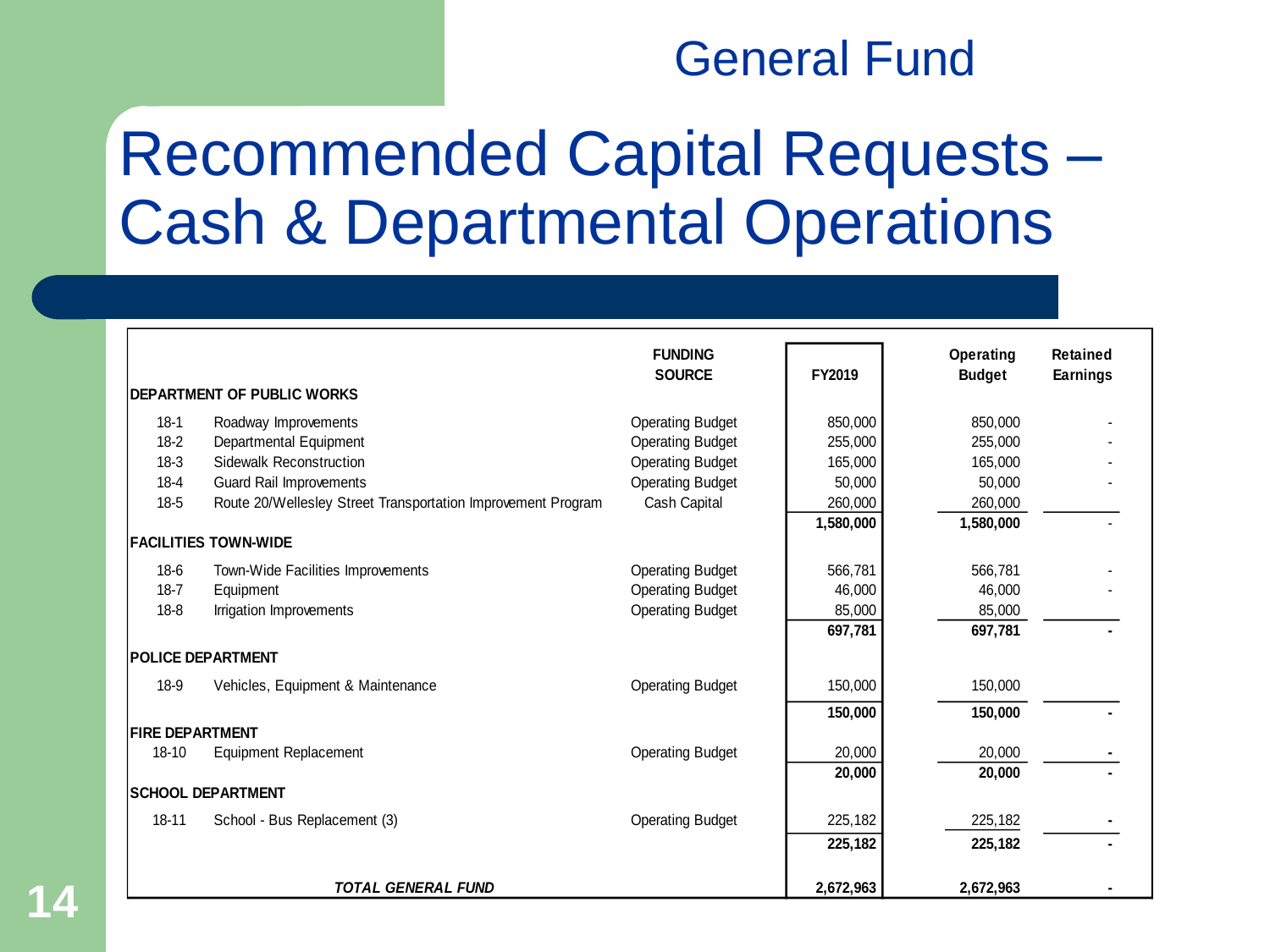#### Enterprise Funds

#### Recommended Capital Requests – Cash & Departmental Operations

|                         |                                     | <b>FUNDING</b>           |           | <b>Operating</b> | <b>Retained</b> |
|-------------------------|-------------------------------------|--------------------------|-----------|------------------|-----------------|
| <b>WATER ENTERPRISE</b> |                                     | <b>SOURCE</b>            | FY2019    | <b>Budget</b>    | Earnings        |
| 18-12                   | Water Hydrant Rehab Program         | <b>Operating Budget</b>  | 50,000    | 50,000           |                 |
| $18-13$                 | Water Distribution Master Plan      | <b>Operating Budget</b>  | 59,850    | 59,850           |                 |
|                         |                                     |                          | 109,850   | 109,850          |                 |
|                         | IBROOK SCHOOL APARTMENTS ENTERPRISE |                          |           |                  |                 |
| 18-14                   | Repairs & Replacements              | <b>Operating Budget</b>  | 155,574   | 155,574          |                 |
| $18 - 15$               | Capital Improvements                | <b>Retained Earnings</b> | 140,000   |                  | 140,000         |
|                         |                                     |                          | 295,574   | 155,574          | 140,000         |
|                         | <b>GRAND TOTAL</b>                  |                          | 3,078,387 | 2,938,387        | 140,000         |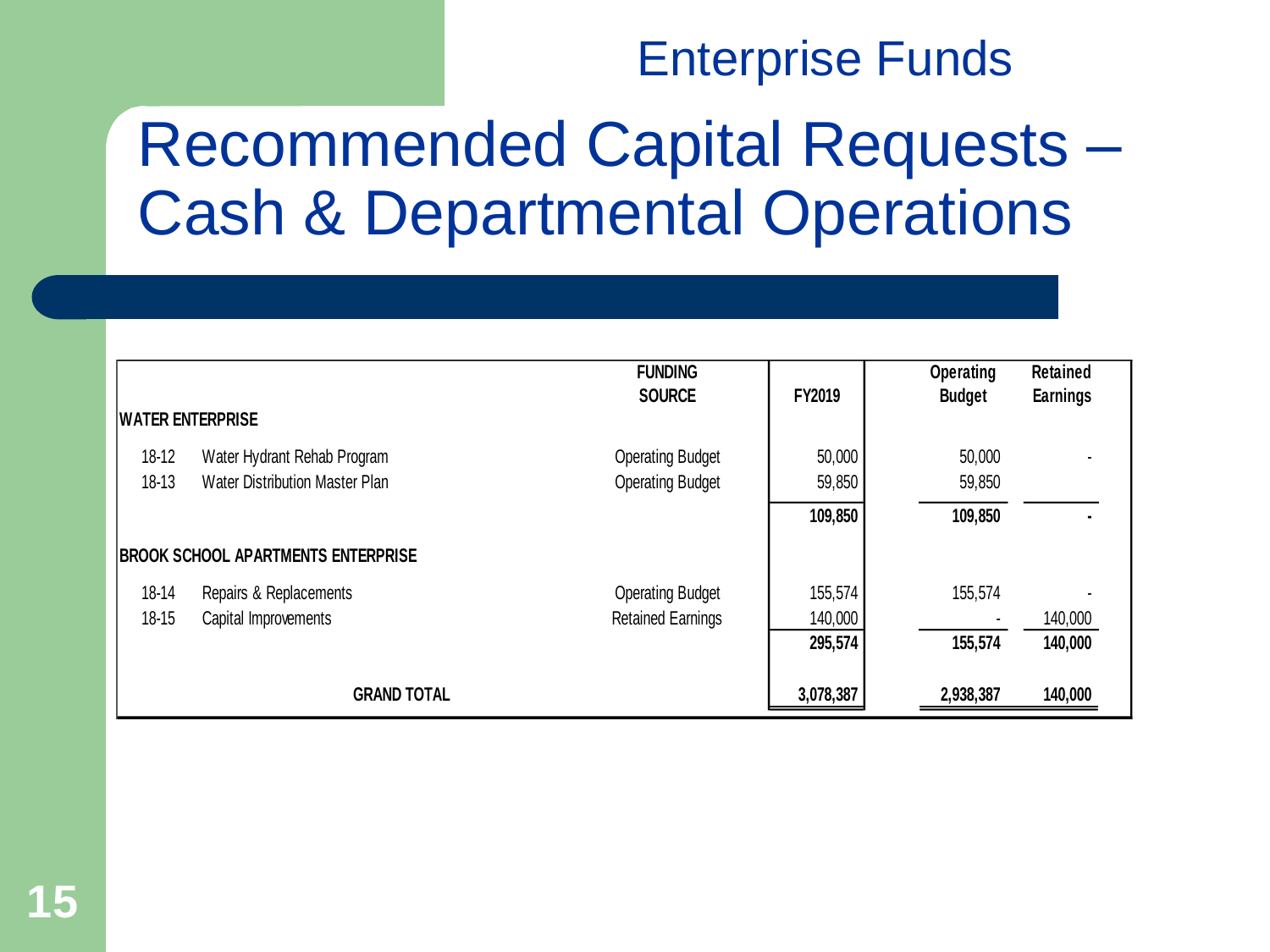#### Recommended Capital Requests – Debt Funded by Water Revenues

|        | <b>PROJECT</b>                                              | <b>FINANCED</b> | <b>YEARS</b> |       | AMOUNT DEBT SERV. EST. BAN EST. BOND<br>INT. RATE INT. RATE | <b>FY2019</b> | <b>FY2020</b> |
|--------|-------------------------------------------------------------|-----------------|--------------|-------|-------------------------------------------------------------|---------------|---------------|
| $19-1$ | Water Main Rehab Program                                    | 365,000         | 30           | 2.00% | 4.25%                                                       |               | 7,300         |
|        | <b>PROJ. REVENUE (WATER) SUPPORTED DEBT</b><br><b>SERV.</b> | 365,000         |              |       |                                                             |               | 7,300         |

\*The complete table, including impact of proposed projects on total water enterprise fund debt service, can be found in Tab 19, Table III.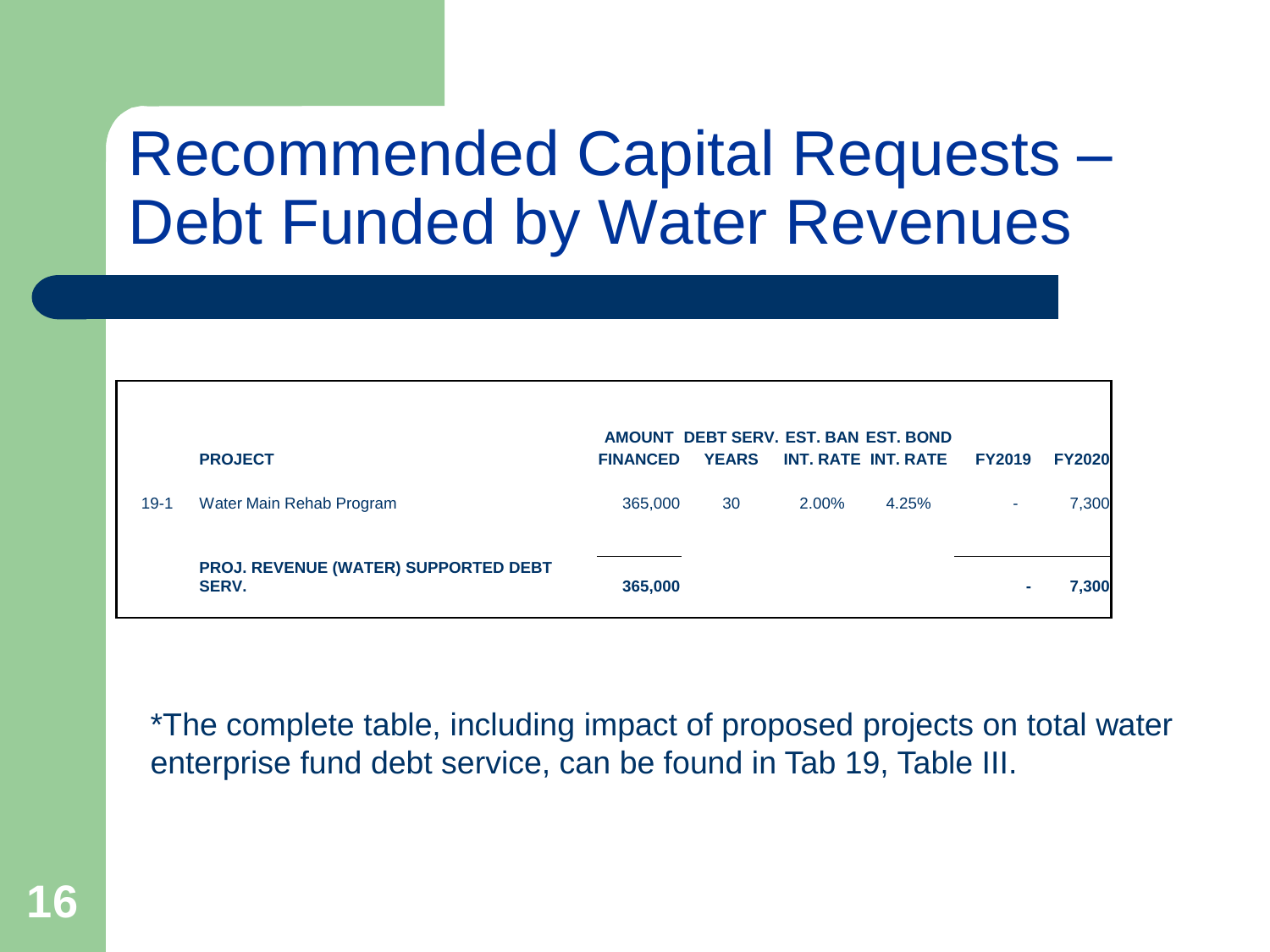#### Planning for the Unexpected and for Financial Stability:

- \$ reserved in the free cash account
- \$3,000,000+ balance in Stabilization Fund
- \$ for Post Employment Benefits (OPEB) reserve full amount of annual required contribution (ARC)
- Complete summary of reserves FY19 Revenue Projection – Appendix 7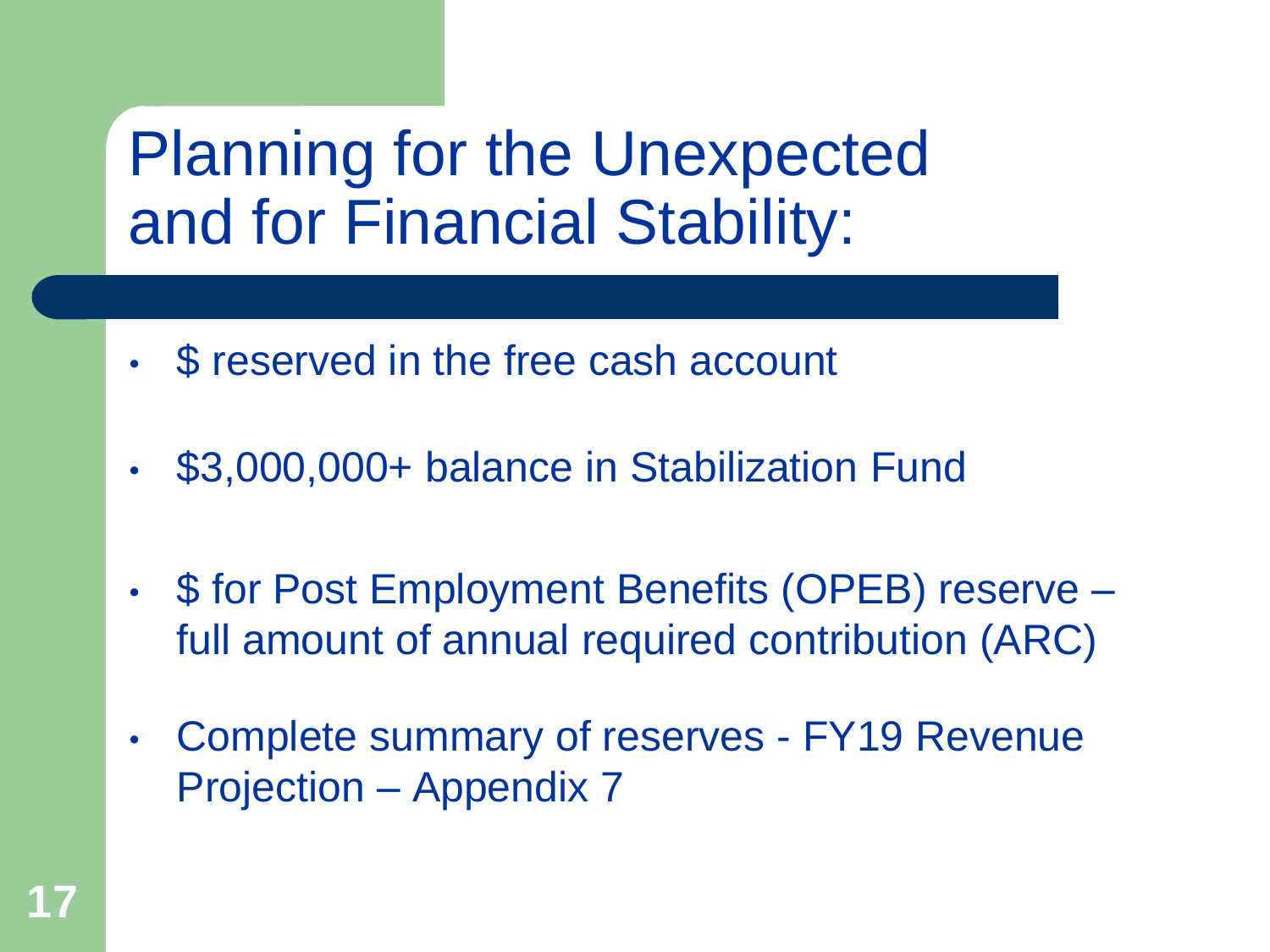#### How does the FY19 Budget Support the Board of Selectmen's Stated Priorities?

#### Accelerate roadway maintenance.

- *\$100,000 more in this budget*
- *Progress toward goal for all roads to receive a score of 70 or greater by 2028*

#### Design Improvements to Town Center.

• *Capital budget includes construction funds pending a successful vote at the 2018 Annual Town Meeting*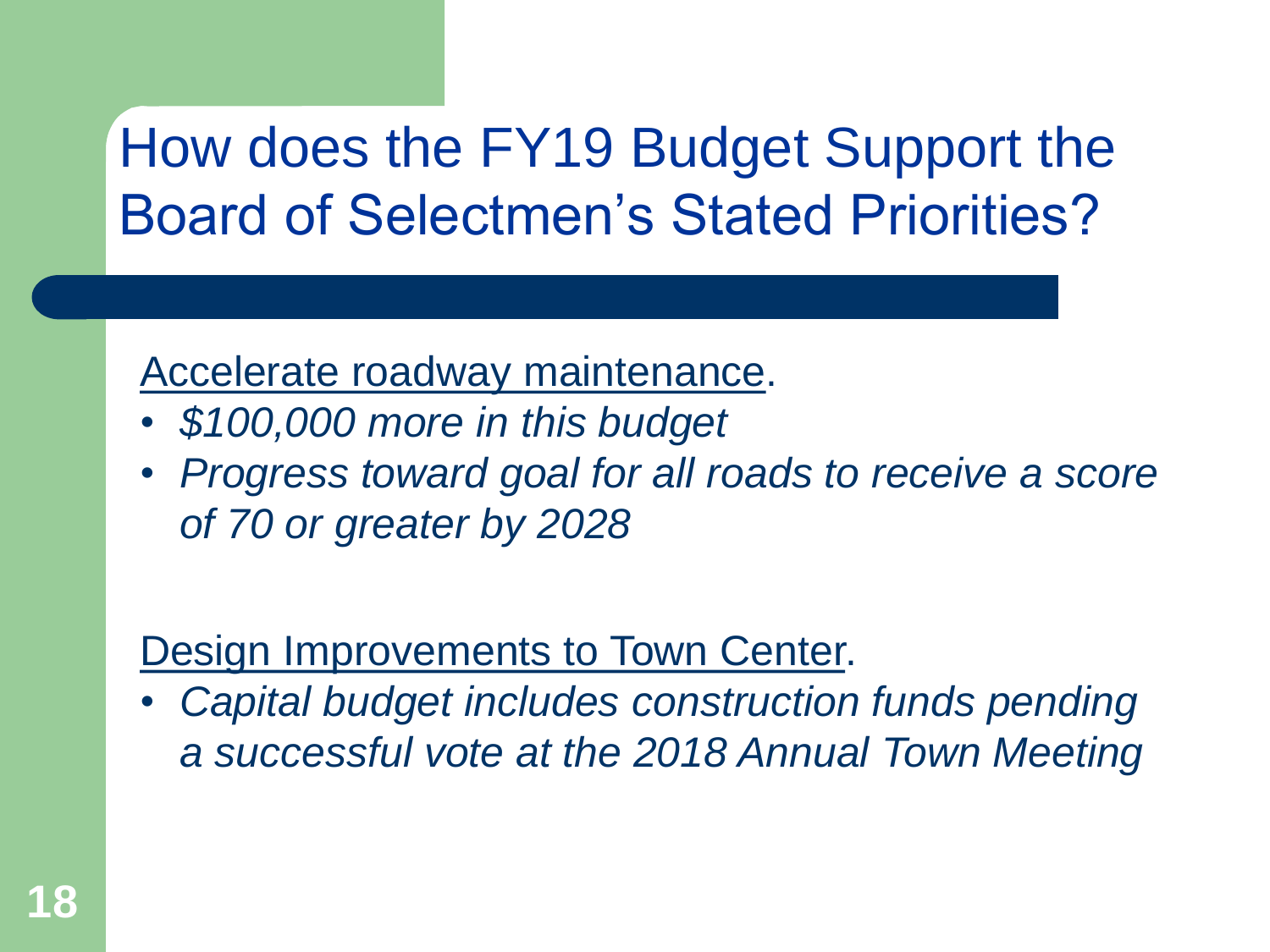#### Revenue & Expense Variables:

- GIC Health Insurance Premium Increases in March
- Debt Exclusion May
- Final State Aid June?